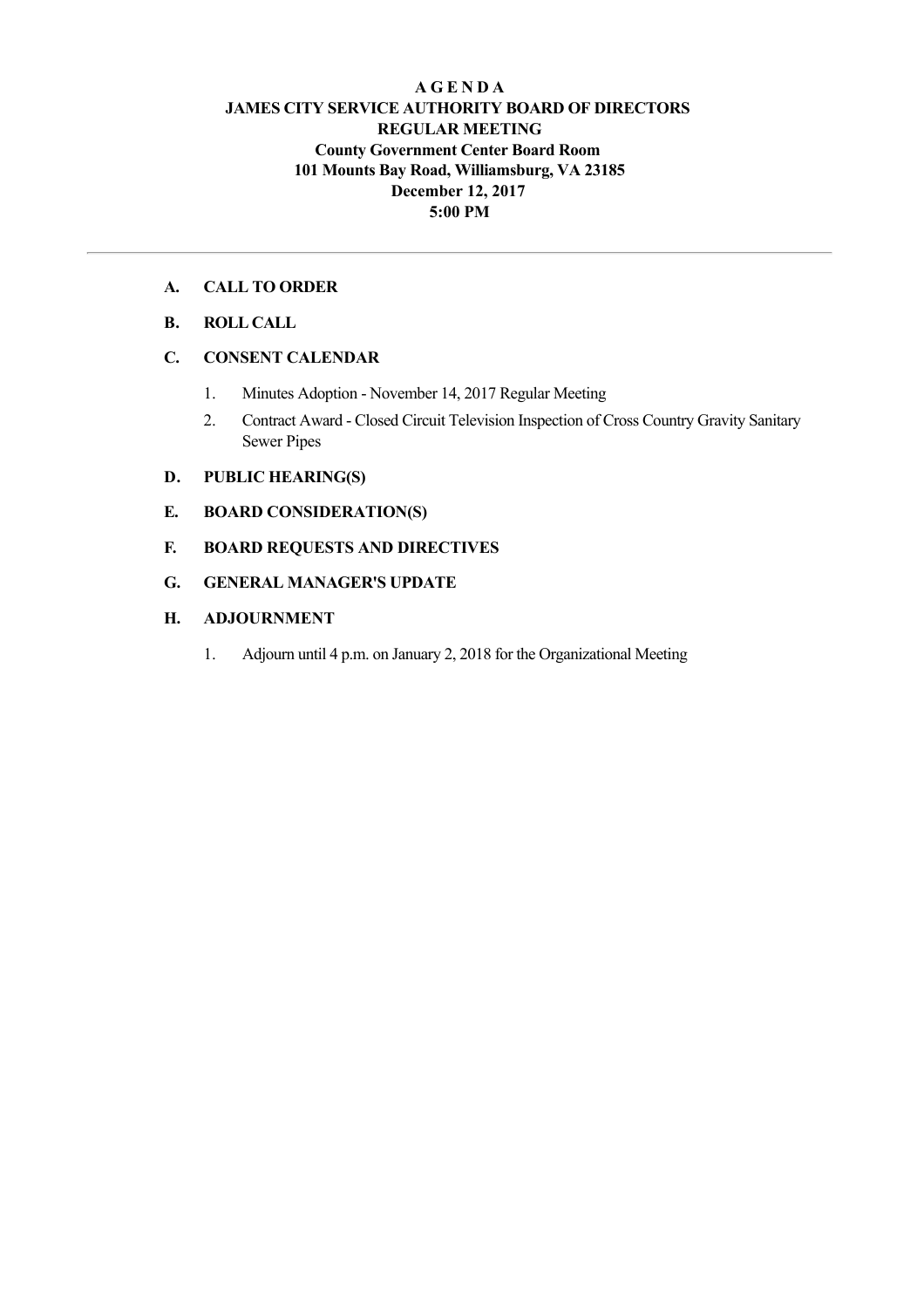# **ITEM SUMMARY**

| DATE:    | 12/12/2017                                           |
|----------|------------------------------------------------------|
| TO:      | The Board of Directors                               |
| FROM:    | Teresa Fellows, Administrative Coordinator           |
| SUBJECT: | Minutes Adoption - November 14, 2017 Regular Meeting |

# **ATTACHMENTS:**

| Description<br>111417 BOD Minutes<br>D |  | Type<br><b>Minutes</b> |          |                        |
|----------------------------------------|--|------------------------|----------|------------------------|
| <b>REVIEWERS:</b>                      |  |                        |          |                        |
| Department                             |  | Reviewer               | Action   | Date                   |
| <b>Board Secretary</b>                 |  | Fellows, Teresa        | Approved | $11/30/2017 - 8:50$ AM |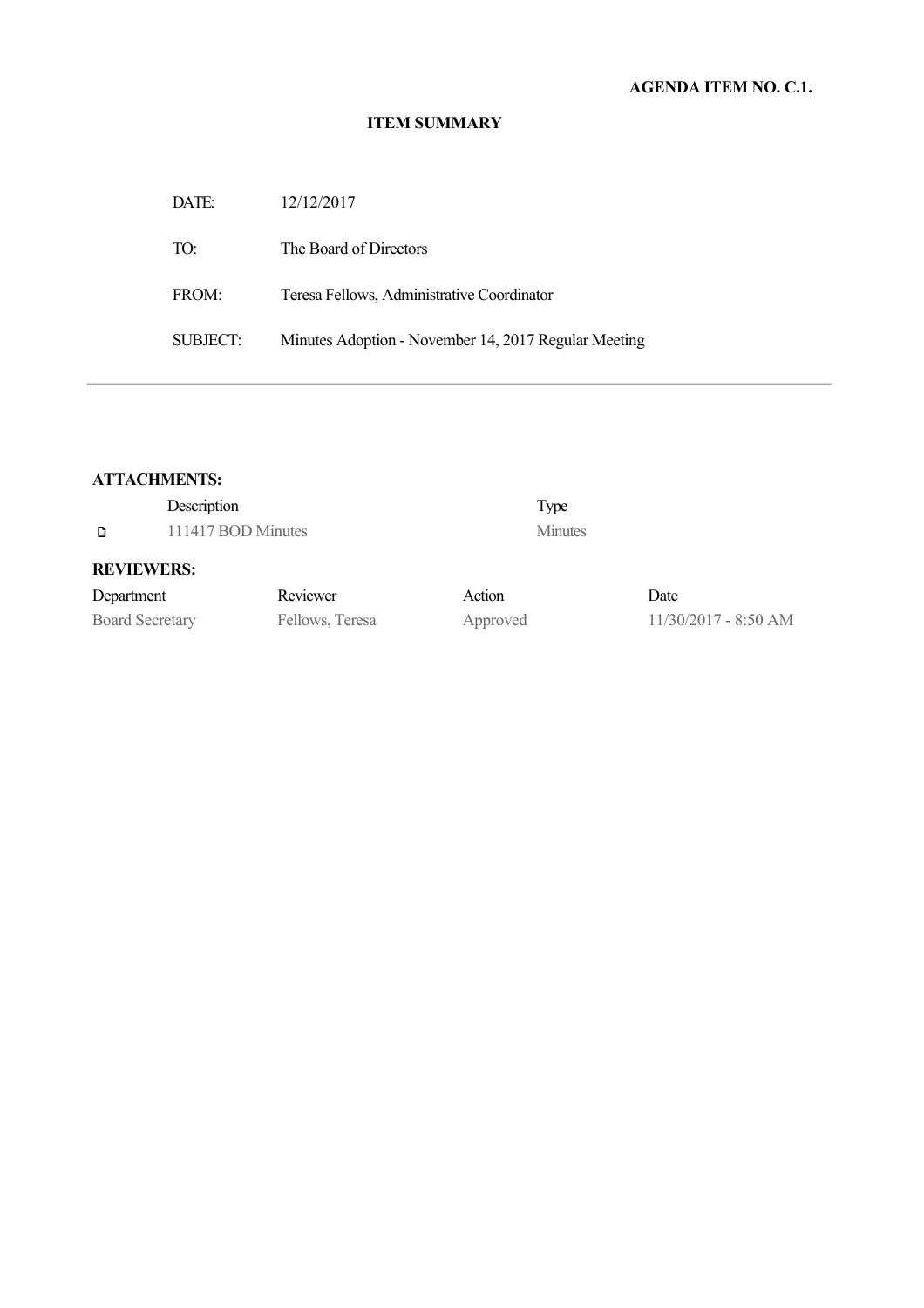# **M I N U T E S JAMES CITY SERVICE AUTHORITY BOARD OF DIRECTORS REGULAR MEETING County Government Center Board Room 101 Mounts Bay Road, Williamsburg, VA 23185 November 14, 2017 5:00 PM**

# **A. CALL TO ORDER**

John J. McGlennon, Roberts District P. Sue Sadler, Stonehouse District Michael J. Hipple, Powhatan District Kevin D. Onizuk, Jamestown District Ruth M. Larson, Chairman, Berkeley District

Bryan J. Hill, Secretary to the Board Adam R. Kinsman, County Attorney M. Douglas Powell, General Manager

# **B. ROLL CALL**

# **C. CONSENT CALENDAR**

1. Minutes Adoption October 10, 2017 Regular Meeting

A motion to Approve was made by John McGlennon and the motion result was Passed. AYES: 5 NAYS: 0 ABSTAIN: 0 ABSENT: 0 Ayes: Hipple, Larson, McGlennon, Onizuk, Sadler

### **D. PUBLIC HEARING(S)**

None

# **E. BOARD CONSIDERATION(S)**

None

### **F. BOARD REQUESTS AND DIRECTIVES**

None

#### **G. GENERAL MANAGER'S UPDATE**

Mr. Powell stated that he periodically updates the Board on the work of the Eastern Virginia Groundwater Advisory Committee, of which Mr. Hill is a member. He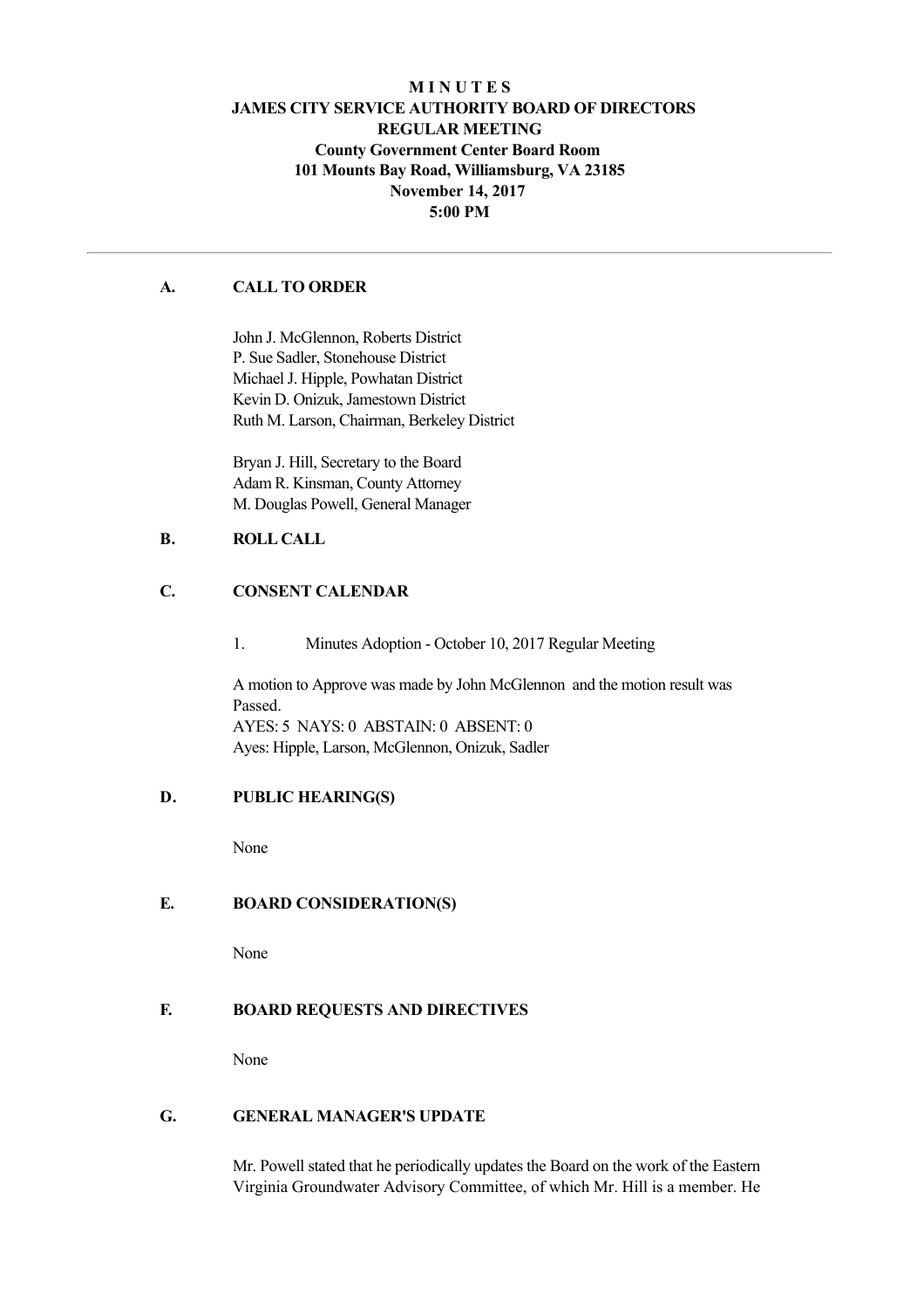further stated that the Committee, along with the Department of Environmental Quality (DEQ), made a presentation to the State Water Commission in late October. He commented the State Water Commission is comprised of eight members of the House of Delegates, five state senators and two citizen representatives, and that the role of the State Water Commission is to study the needs, gaps and water supply planning statewide. He remarked that there was a significant amount of agreement between the Committee, the Committee's report and the DEQ, and commented that he feels the process brought a lot of people together and increased understanding on both sides of the issue. He further remarked that the most significant issue discussed was the SWIFT initiative, explaining that there was a lot of excitement, hope and interest on the part of DEQ and noted that at this point it is something everyone has a lot of interest in. He stated that the DEQ referenced JCSA as an organization that made significant changes in its future water supply planning as a result of the issues with the groundwater supply. He further stated that the DEQ is not planning to pursue any legislation as a result of the report; however, if other entities propose legislation on certain issues they would not oppose it. He commented that one issue is the length of the permit term, noting that there has been discussion about increasing the permit term from 10 to 15 years. Mr. Powell stated this will probably be his last update on this process; however, if things come up in proposed legislation or issues arise he will keep the Board up-to-date.

Mr. McGlennon inquired if he was aware of anyone planning to propose such an amendment.

Mr. Powell replied that he has been told that at least one organization intends to propose something. He stated he has asked that when a draft is prepared it be shared with the JCSA; whereas, a decision to support or not support it can be determined.

#### **H. ADJOURNMENT**

A motion to Adjourn was made by Ruth Larson and the motion result was Passed. AYES: 5 NAYS: 0 ABSTAIN: 0 ABSENT: 0 Ayes: Hipple, Larson, McGlennon, Onizuk, Sadler

1. Adjourn until 5 p.m. on December 12, 2017 for the Regular Meeting

At approximately 5:53 p.m., Ms. Larson adjourned the Board of Directors.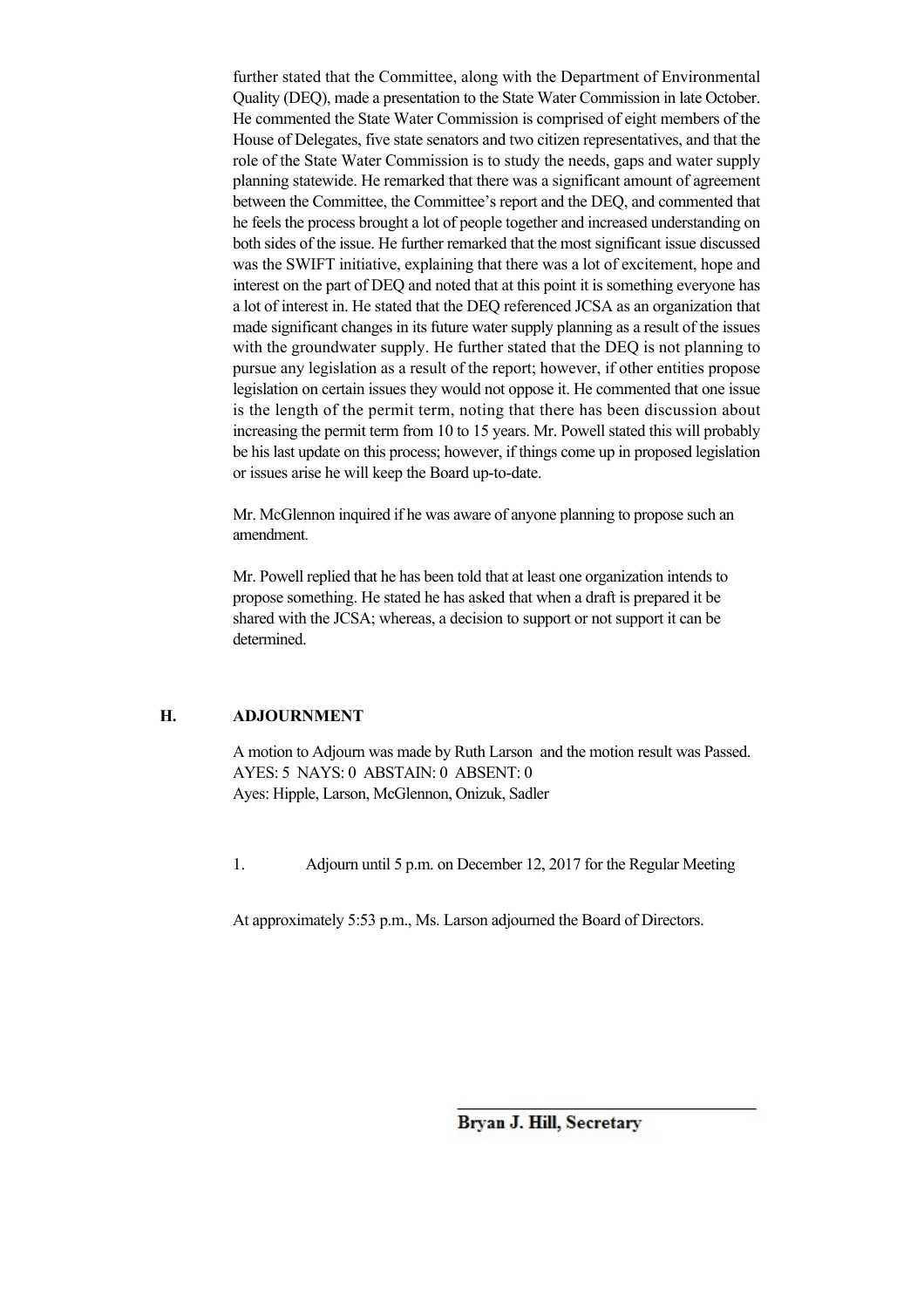### **ITEM SUMMARY**

| DATE:    | 12/12/2017                                                                                                    |
|----------|---------------------------------------------------------------------------------------------------------------|
| TO:      | The Board of Directors                                                                                        |
| FROM:    | M. Douglas Powell, General Manager                                                                            |
| SUBJECT: | Contract Award - Closed Circuit Television Inspection of Cross Country Gravity<br><b>Sanitary Sewer Pipes</b> |

# **ATTACHMENTS:**

|                   | Description | Type       |
|-------------------|-------------|------------|
|                   | memorandum  | Cover Memo |
| D                 | resolution  | Resolution |
| <b>REVIEWERS:</b> |             |            |

| Department                      | Reviewer        | Action   | Date                 |
|---------------------------------|-----------------|----------|----------------------|
| James City Service<br>Authority | Powell, Doug    | Approved | 11/14/2017 - 3:34 PM |
| <b>Publication Management</b>   | Trautman, Gayle | Approved | 11/14/2017 - 3:41 PM |
| Legal Review                    | Kinsman, Adam   | Approved | 11/27/2017 - 9:24 AM |
| <b>Board Secretary</b>          | Fellows, Teresa | Approved | 11/30/2017 - 9:26 AM |
| <b>Board Secretary</b>          | Purse, Jason    | Approved | 12/4/2017 - 8:23 AM  |
| <b>Board Secretary</b>          | Fellows, Teresa | Approved | 12/4/2017 - 8:49 AM  |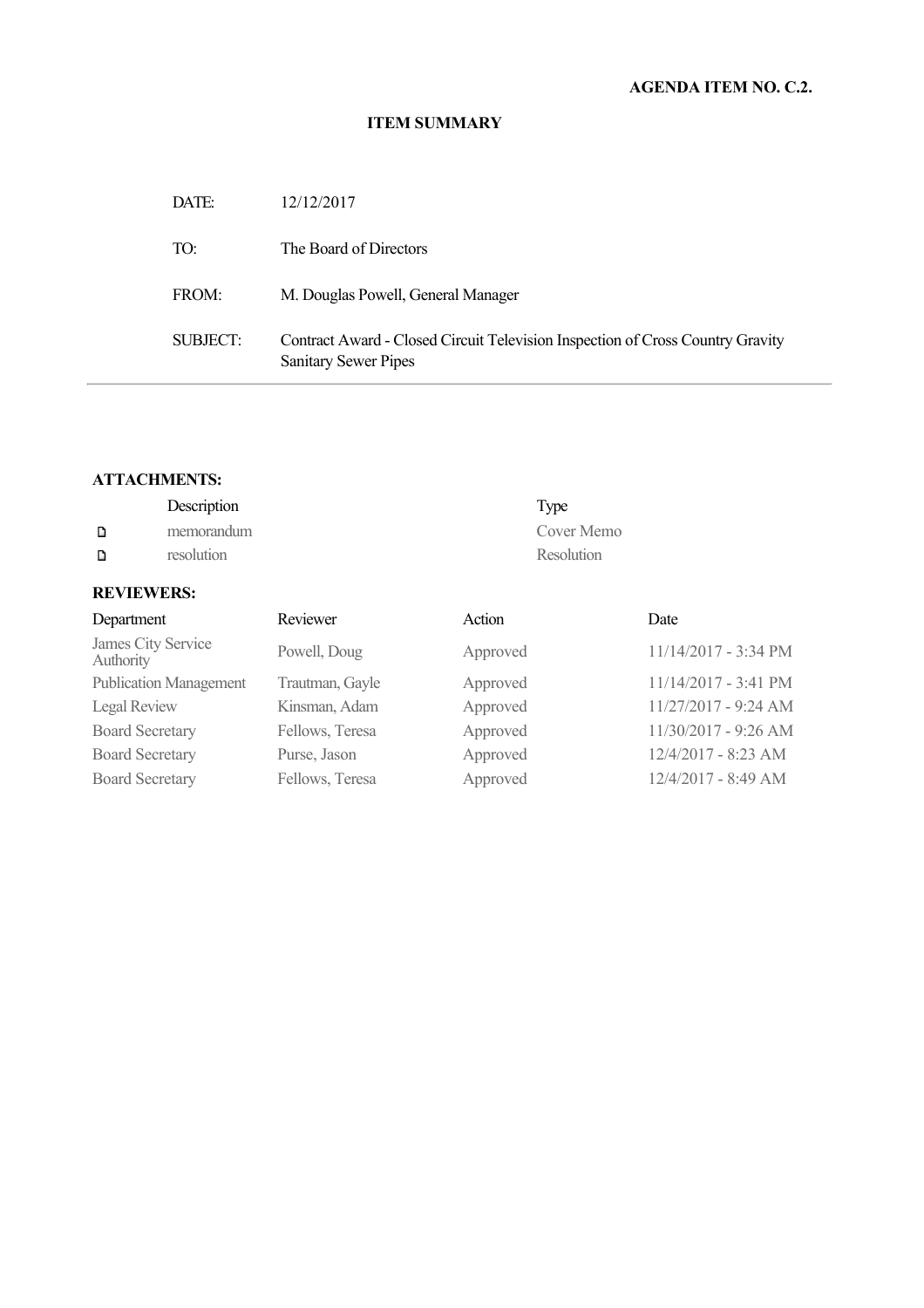# **M E M O R A N D U M**

| DATE:           | December 12, 2017                                                                                      |
|-----------------|--------------------------------------------------------------------------------------------------------|
| TO:             | The Board of Directors                                                                                 |
| FROM:           | M. Douglas Powell, General Manager, James City Service Authority                                       |
| <b>SUBJECT:</b> | Contract Award – Closed Circuit Television Inspection of Cross Country Gravity Sanitary<br>Sewer Pipes |

The James City Service Authority (JCSA) has approximately 130 miles of 8- to 18-inch "cross country" gravity sanitary sewer pipes located in easements without public or private roads for vehicular traffic. JCSA's Virginia Department of Environmental Quality Consent Order Management, Operation and Maintenance program requires regular internal television inspection for these pipes at least every 15 years to identify blocked and damaged areas that require repairs.

A Request for Proposals (RFP) was publicly advertised for qualified and experienced firms to perform the inspection work. Six firms responded to the RFP by describing their qualifications, experience in performing similar work, equipment and proposed pricing. A team of staff members representing JCSA and the James City County Purchasing Division evaluated the proposals. Based on the criteria listed in the RFP, the Evaluation Committee selected Precision Measurements, Inc. and Prism Contractors & Engineers, Inc. as the most fully qualified firms that best met JCSA's needs as defined in the RFP. Both firms have completed satisfactory work for JCSA and received satisfactory reference checks.

The initial contract term is two years with the option of four additional one-year renewals upon mutual consent of the parties. Individual project assignments will consist of inspecting quantities of approximately 30,000 linear feet. A purchase order will be issued for each individual project assignment and will reference the contract terms and conditions. Job costs will be calculated using the negotiated linear foot and cleaning prices listed in the table below.

| Item                                                       | <b>Unit Price</b><br><b>Precision Measurements, Inc.</b> | <b>Unit Price</b><br>Prism Contractors & Engineers, Inc. |  |
|------------------------------------------------------------|----------------------------------------------------------|----------------------------------------------------------|--|
| Inspection of 8-18" pipe                                   | \$1.07 per linear foot                                   | \$1 per linear foot                                      |  |
| Light Cleaning (3 passes)                                  | \$185 per hour                                           | \$225 per hour                                           |  |
| Heavy Cleaning (unlimited passes<br>& root/grease cutting) | \$250 per hour                                           | \$225 per hour                                           |  |

Funds are available in JCSA's approved Capital Improvements Program budget.

Staff recommends adoption of the attached resolution authorizing award of the Closed Circuit Television Inspection of Cross Country Gravity Sanitary Sewer Pipes contracts to Precision Measurements, Inc. and Prism Contractors & Engineers, Inc.

MDP/gt CA-CCTV-Insp-mem

Attachment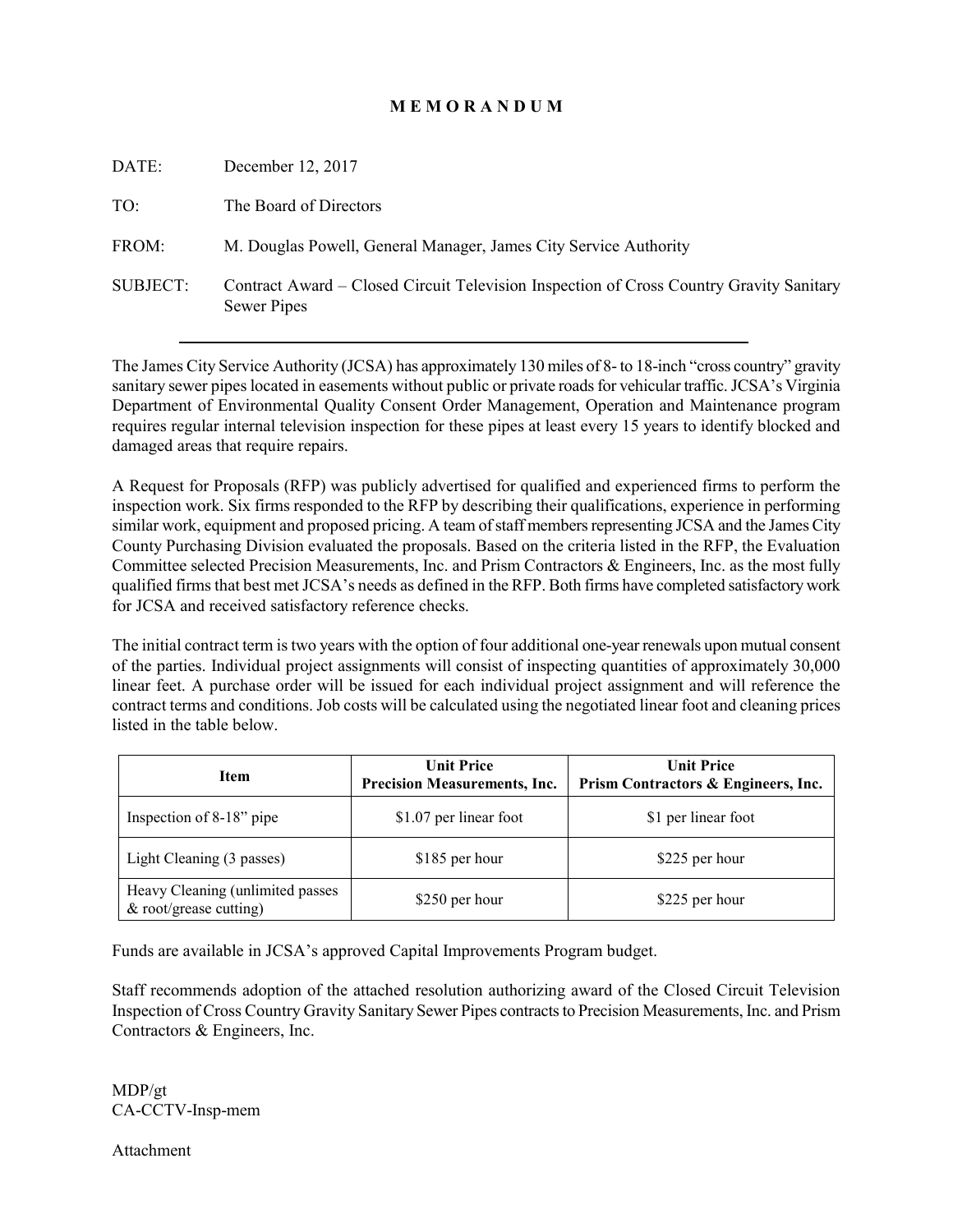## **R E S O L U T I O N**

#### CONTRACT AWARD – CLOSED CIRCUIT TELEVISION INSPECTION OF

#### CROSS COUNTRY GRAVITY SANITARY SEWER PIPES

- WHEREAS, a Request for Proposals (RFP) has been advertised and evaluated for Closed Circuit Television Inspection of Cross Country Gravity Sanitary Sewer Pipes; and
- WHEREAS, six firms submitted proposals and Precision Measurements, Inc. and Prism Contractors & Engineers, Inc. were determined to be the most fully qualified firms that best met the James City Service Authority's needs as defined in the RFP.
- NOW, THEREFORE, BE IT RESOLVED that the Board of Directors of the James City Service Authority, James City County, Virginia, hereby awards the Closed Circuit Television Inspection of Cross Country Gravity Sanitary Sewer Pipes contracts to Precision Measurements, Inc. and Prism Contractors & Engineers, Inc.

|                                         | Ruth M. Larson<br>Chairman, Board of Directors  |                            |             |
|-----------------------------------------|-------------------------------------------------|----------------------------|-------------|
| ATTEST:                                 | <b>MCGLENNON</b><br><b>SADLER</b>               | <b>VOTES</b><br><b>AYE</b> | NAY ABSTAIN |
| Bryan J. Hill<br>Secretary to the Board | <b>HIPPLE</b><br><b>ONIZUK</b><br><b>LARSON</b> |                            |             |

Adopted by the Board of Directors of the James City Service Authority, James City County, Virginia, this 12th day of December, 2017.

CA-CCTV-Insp-res